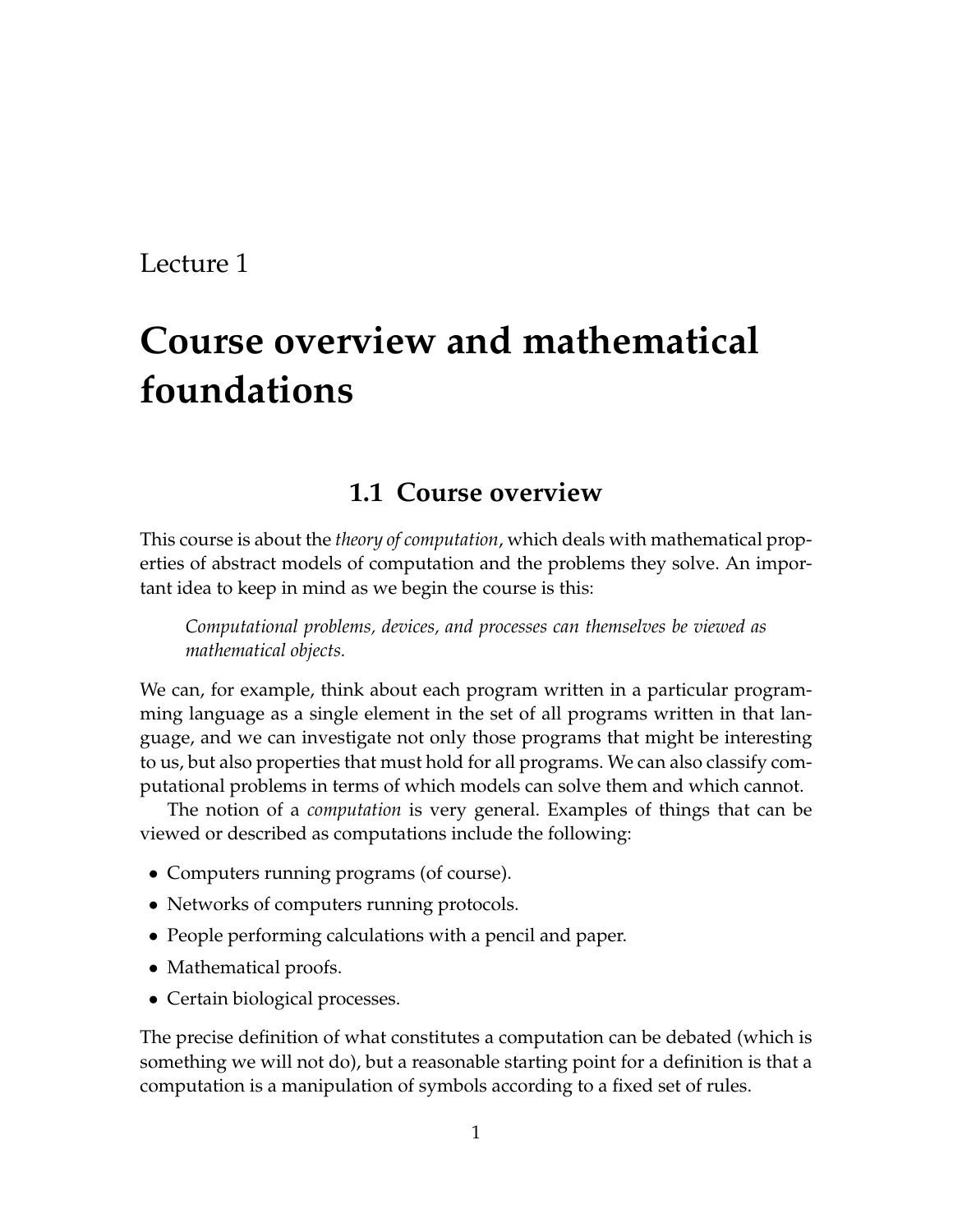One interesting connection between computation and mathematics, which is particularly important from the viewpoint of this course, is that *mathematical proofs* and *computations* performed by the models we will discuss throughout this course have a low-level similarity: they both involve symbolic manipulations according to fixed sets of rules. Indeed, fundamental questions about proofs and mathematical logic have played a critical role in the development of theoretical computer science.

We will begin the course with very simple models of computation (finite automata, regular expressions, context-free grammars, and related models), and later on we will discuss more powerful computational models, such as the Turing machine model. Before we get to any of these models, however, it is appropriate that we discuss some of the mathematical foundations and definitions upon which our discussions will be based.

## **1.2 Sets and countability**

It will be assumed throughout these notes that you are familiar with naive set theory and basic propositional logic.

## **Basic set theory**

Naive set theory treats the concept of a set to be self-evident. This will not be problematic for the purposes of this course, but it does lead to problems and paradoxes—such as Russell's paradox—when it is pushed to its limits. Here is one formulation of Russell's paradox, in case you are interested:

**Russell's paradox.** Let *S* be the set of all sets that are not elements of themselves:

$$
S = \{T : T \notin T\}.
$$

Is it the case that *S* is an element of itself?

If  $S \in S$ , then by the condition that a set must satisfy to be included in  $S$ , it must be that *S*  $\notin$  *S*. On the other hand, if *S*  $\notin$  *S*, then the definition of *S* says that *S* is to be included in *S*. It therefore holds that  $S \in S$  if and only if  $S \notin S$ , which is a contradiction.

If you want to avoid this sort of paradox, you need to replace *naive* set theory with *axiomatic* set theory, which is quite a bit more formal and disallows objects such as *the set of all sets* (which is what opens the door to let in Russell's paradox). Set theory is the foundation on which mathematics is built, so axiomatic set theory is the better choice for making this foundation sturdy. Moreover, if you really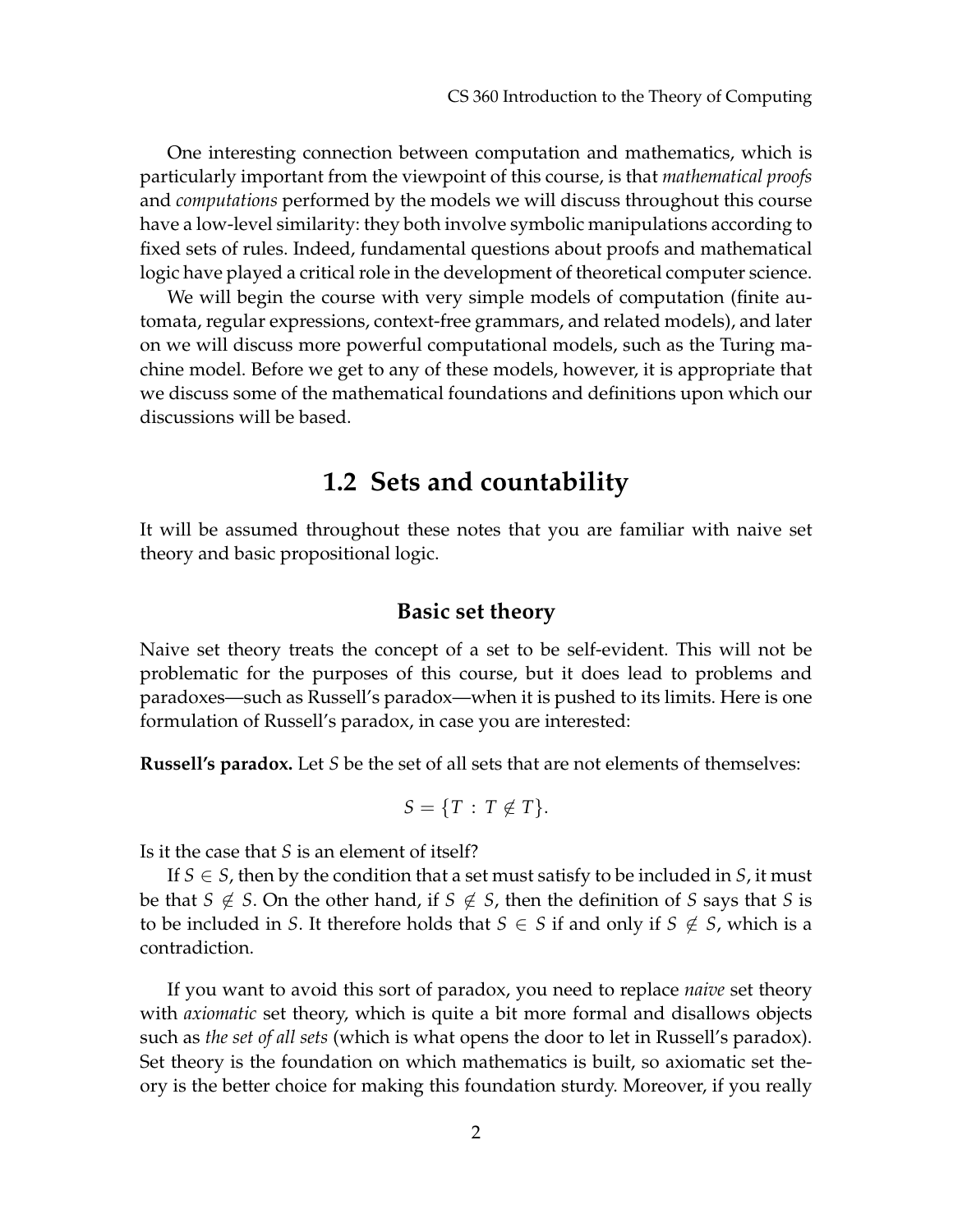wanted to reduce mathematical proofs to a symbolic form that a computer can handle, something along the lines of axiomatic set theory would be needed.

On the other hand, axiomatic set theory is more complicated than naive set theory, and it is also outside of the scope of this course. Fortunately, there will be no specific situations that arise in this course for which the advantages of axiomatic set theory over naive set theory explicitly appear, and for this reason we are safe in thinking about set theory from the naive point of view—and meanwhile we can trust that everything would work out the same way if axiomatic set theory had been used instead.

The *size* of a *finite* set is the number of elements if contains. If *A* is a finite set, then we write  $|A|$  to denote this number. For example, the empty set is denoted  $\varnothing$ and has no elements, so  $|\varnothing| = 0$ . A couple of simple examples are

$$
|\{a,b,c\}| = 3
$$
 and  $|\{1,\ldots,n\}| = n.$  (1.1)

In the second example, we are assuming *n* is a positive integer, and  $\{1, \ldots, n\}$  is the set containing the positive integers from 1 to *n*.

## **Countability**

Sets can also be *infinite*. For example, the set of *natural numbers*[1](#page-2-0)

$$
N = \{0, 1, 2, \ldots\}
$$
 (1.2)

is infinite, as are the sets of *integers*

$$
\mathbb{Z} = \{\ldots, -2, -1, 0, 1, 2, \ldots\},\tag{1.3}
$$

and *rational numbers*

$$
\mathbb{Q} = \left\{ \frac{n}{m} : n, m \in \mathbb{Z}, m \neq 0 \right\}.
$$
 (1.4)

The sets of *real* and *complex numbers* are also infinite, but we will not define these sets here because they will not play a major role in this course and the definitions are a bit more complicated than one might initially expect.

While it is sometimes sufficient to say that a set is infinite, we will require a more refined notion, which is that of a set being *countable* or *uncountable*.

<span id="page-2-1"></span>**Definition 1.1.** A set *A* is *countable* if either (i) *A* is empty, or (ii) there exists an onto (or surjective) function of the form  $f : \mathbb{N} \to A$ . If a set is not countable, then we say that it is *uncountable*.

<span id="page-2-0"></span><sup>&</sup>lt;sup>1</sup> Some people choose not to include 0 in the set of natural numbers, but in these notes 0 is included among the natural numbers. It is not right or wrong to make such a choice, it is only a definition, and what is most important is that we make clear the precise meaning of the terms we use.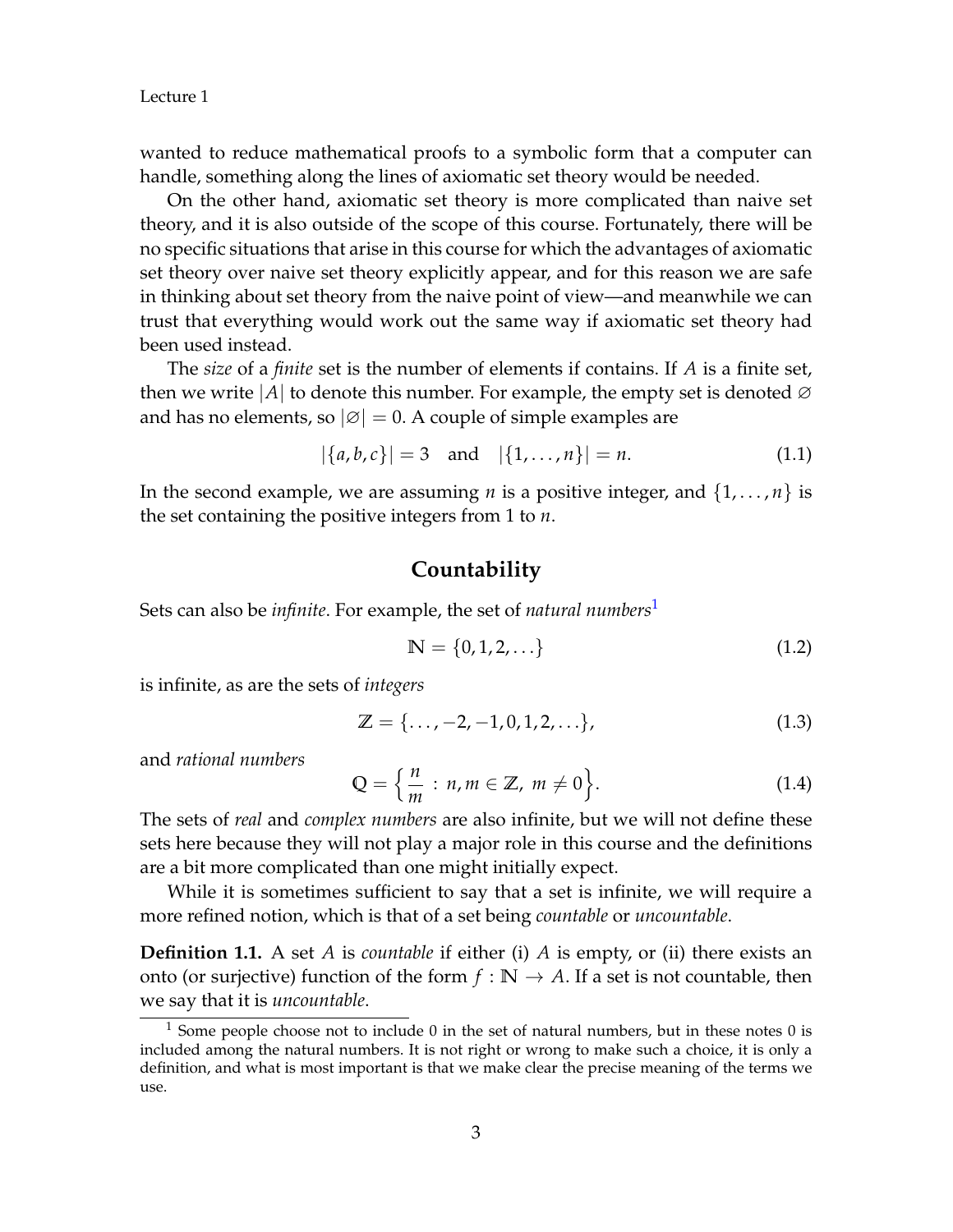These three statements are equivalent for any choice of a set *A*:

- 1. *A* is countable.
- 2. There exists a one-to-one (or injective) function of the form  $g : A \to \mathbb{N}$ .
- 3. Either *A* is finite or there exists a one-to-one and onto (or bijective) function of the form  $h : \mathbb{N} \to A$ .

It is not obvious that these three statements are actually equivalent, but it can be proved. We will, however, not discuss the proof.

**Example 1.2.** The set of natural numbers **N** is countable. Of course this is not surprising, but it is sometimes nice to start out with a simple example. The fact that **N** is countable follows from the fact that we may take  $f : \mathbb{N} \to \mathbb{N}$  to be the identity function, meaning  $f(n) = n$  for all  $n \in \mathbb{N}$ , in Definition [1.1.](#page-2-1) Notice that substituting *f* for the function *g* in statement 2 above makes that statement true, and likewise for statement 3 when *f* is substituted for the function *h*.

The function  $f(n) = n$  is not the only function that works to establish that N is countable. For example, the function

$$
f(n) = \begin{cases} n+1 & \text{if } n \text{ is even} \\ n-1 & \text{if } n \text{ is odd} \end{cases}
$$
 (1.5)

also works. The first few values of this function are

$$
f(0) = 1, \quad f(1) = 0, \quad f(2) = 3, \quad f(3) = 2,
$$
\n(1.6)

and it is not too hard to see that this function is both one-to-one and onto. There are (infinitely) many other choices of functions that work equally well to establish that **N** is countable.

**Example 1.3.** The set  $\mathbb{Z}$  of integers is countable. To prove that this is so, it suffices to show that there exists an onto function of the form

$$
f: \mathbb{N} \to \mathbb{Z}.\tag{1.7}
$$

As in the previous example, there are many possible choices of *f* that work, one of which is this function:

$$
f(n) = \begin{cases} 0 & \text{if } n = 0 \\ \frac{n+1}{2} & \text{if } n \text{ is odd} \\ -\frac{n}{2} & \text{if } n \text{ is even.} \end{cases}
$$
 (1.8)

Thus, we have

<span id="page-3-0"></span>
$$
f(0) = 0
$$
,  $f(1) = 1$ ,  $f(2) = -1$ ,  $f(3) = 2$ ,  $f(4) = -2$ , (1.9)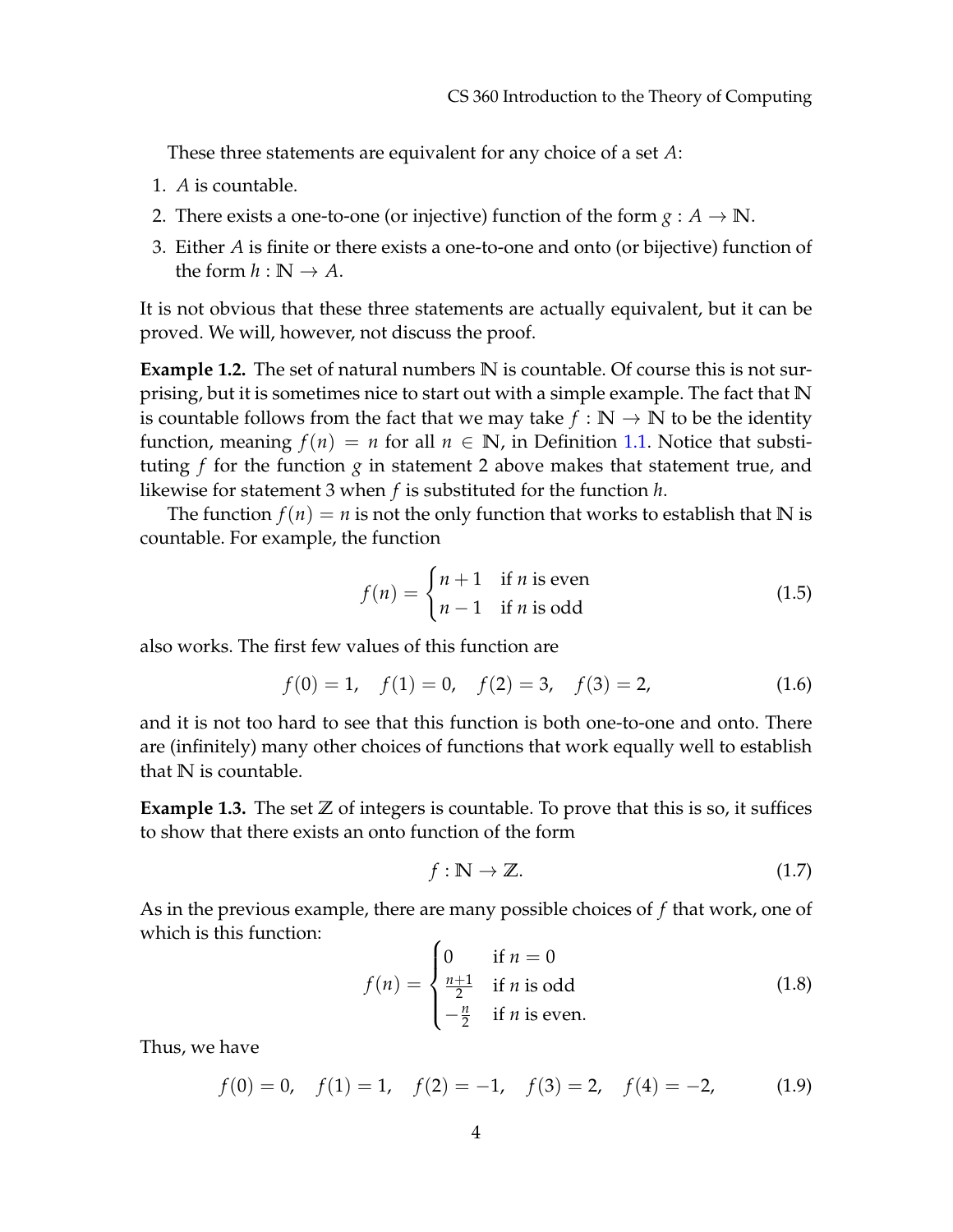and so on. This is a well-defined<sup>[2](#page-4-0)</sup> function of the correct form  $f:\mathbb{N}\rightarrow\mathbb{Z}$ , and it is onto: for every integer *m*, there is a natural number  $n \in \mathbb{N}$  so that  $f(n) = m$ , as is evident from the pattern exhibited by  $(1.9)$ .

**Example 1.4.** The set **Q** of rational numbers is countable, which we can prove by defining an onto function taking the form  $f : \mathbb{N} \to \mathbb{Q}$ . Once again, there are many choices of functions that would work, and we will pick just one.

First, imagine that we create a sequence of finite sequences (or lists)

$$
(L_0, L_1, L_2, \ldots) \tag{1.10}
$$

that starts like this:

$$
L_0 = (0), \t\t(1.11)
$$

$$
L_1 = (-1, 1), \tag{1.12}
$$

$$
L_2 = \left(-2, -\frac{1}{2}, \frac{1}{2}, 2\right),\tag{1.13}
$$

$$
L_3 = \left(-3, -\frac{3}{2}, -\frac{2}{3}, -\frac{1}{3}, \frac{1}{3}, \frac{2}{3}, \frac{3}{2}, 3\right),\tag{1.14}
$$

$$
L_4 = \left(-4, -\frac{4}{3}, -\frac{3}{4}, -\frac{1}{4}, \frac{1}{4}, \frac{3}{4}, \frac{4}{3}, 4\right),\tag{1.15}
$$

$$
L_5 = \left(-5, -\frac{5}{2}, -\frac{5}{3}, -\frac{5}{4}, -\frac{4}{5}, -\frac{3}{5}, -\frac{2}{5}, -\frac{1}{5}, \frac{1}{5}, \frac{2}{5}, \frac{3}{5}, \frac{4}{5}, \frac{5}{5}, \frac{5}{5}, \frac{5}{4}, \frac{5}{3}, \frac{5}{2}, 5\right).
$$
(1.16)

In general, for any  $n \geq 1$  we let  $L_n$  be the sorted list of all numbers that can be written as  $k/m$  for  $k, m \in \{-n, \ldots, n\}$  satisfying  $m \neq 0$ , as well as not being included in any of the previous lists *L<sup>j</sup>* , for *j* < *n*. The sequences get longer and longer, but for every natural number *n* it is surely the case that *L<sup>n</sup>* is a *finite* sequence.

Now consider the single sequence *S* obtained by concatenating together the sequences *L*0, *L*1, *L*2, etc. The beginning of *S* looks like this:

$$
S = \left(0, -1, 1, -2, -\frac{1}{2}, \frac{1}{2}, 2, -3, -\frac{3}{2}, -\frac{2}{3}, -\frac{1}{3}, \frac{1}{3}, \frac{2}{3}, \frac{3}{2}, 3, -4, -\frac{4}{3}, -\frac{3}{4}, \dots\right). \tag{1.17}
$$

It is a well-defined sequence because each of the lists *L<sup>j</sup>* is finite. (In contrast, it would *not* be clear what was meant by the concatenation of two or more *infinite* sequences.)

<span id="page-4-0"></span><sup>2</sup> We can think of *well-defined* as meaning that there are no "undefined" values, and moreover that every reasonable person that understands the definition would agree on the values the function takes, irrespective of when or where they consider the definition.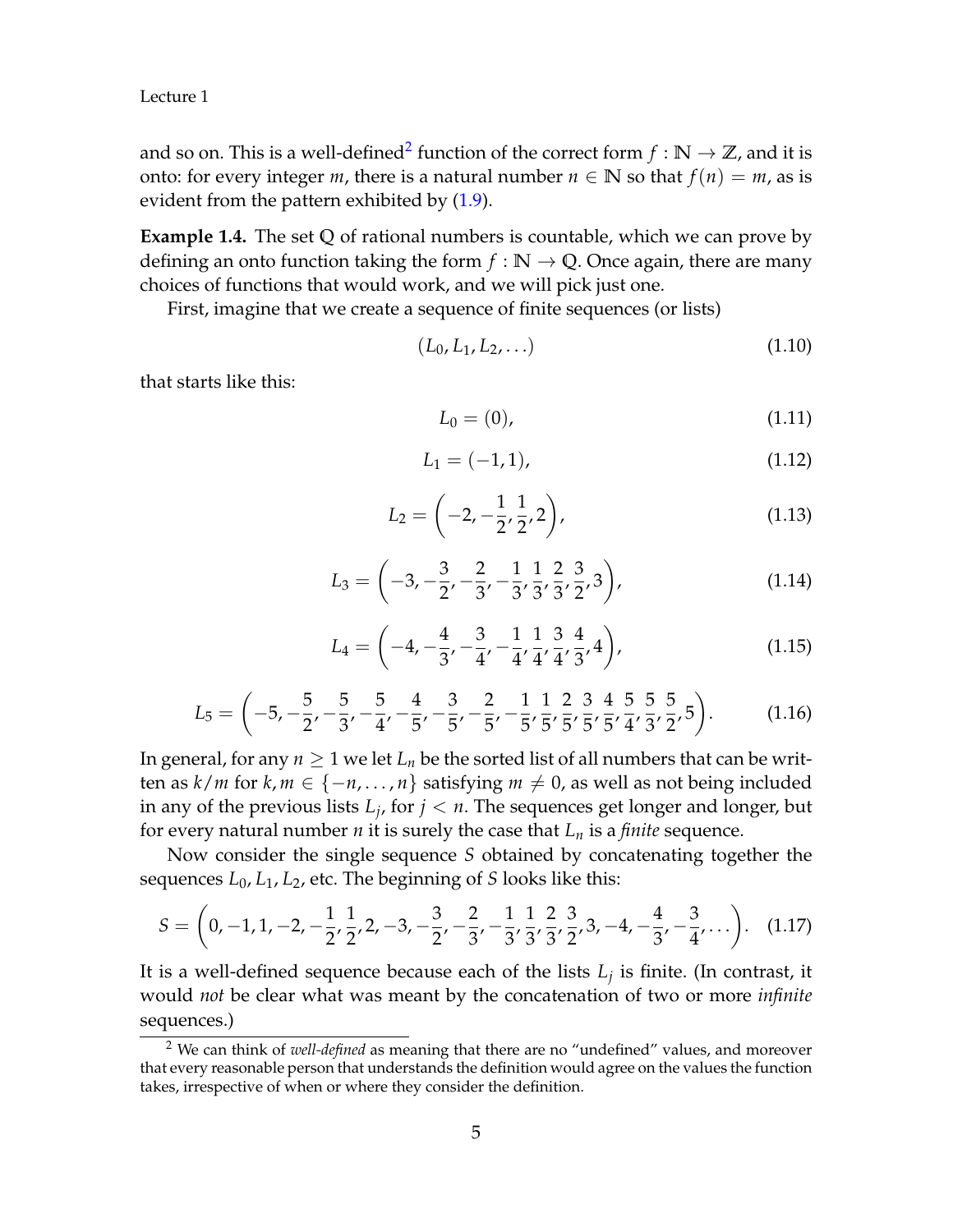CS 360 Introduction to the Theory of Computing

Finally, let

<span id="page-5-0"></span>
$$
f: \mathbb{N} \to \mathbb{Q} \tag{1.18}
$$

be the function we obtain by setting  $f(n)$  to be the number in position *n* of the sequence *S*, assuming that *S* begins with position 0. For example,

$$
f(0) = 0
$$
,  $f(1) = -1$ , and  $f(8) = -3/2$ . (1.19)

Even though we did not write down an *explicit formula* for the function *f* , it is a well-defined function of the proper form  $(1.18)$ .

Most importantly, *f* is an onto function—for any rational number you choose, you will eventually find that rational number in the list constructed above. It follows from the fact that *f* is onto that **Q** is countable.

The function *f* also happens to be one-to-one, but we do not need to know this to conclude that **Q** is countable.

#### **An uncountable set**

It is natural at this point to ask a question: Is every set countable? The answer is no, and we will soon see an example of an uncountable set. First, however, we will need the following definition.

**Definition 1.5.** For any set *A*, the *power set* of *A* is the set  $P(A)$  containing all subsets of *A*:

$$
\mathcal{P}(A) = \{ B : B \subseteq A \}. \tag{1.20}
$$

For example, the power set of  $\{1, 2, 3\}$  is

$$
\mathcal{P}(\{1,2,3\}) = \{\emptyset, \{1\}, \{2\}, \{3\}, \{1,2\}, \{1,3\}, \{2,3\}, \{1,2,3\}\}.
$$
 (1.21)

Notice, in particular, that the empty set ∅ and the set  $\{1, 2, 3\}$  itself are contained in the power set  $P({1, 2, 3})$ . For any finite set *A*, the power set  $P(A)$  always contains  $2^{|A|}$  elements, which is why it is called the power set.

Also notice that there is nothing that prevents us from taking the power set of an infinite set. For instance, the power set of the natural numbers  $P(N)$  is the set containing all subsets of **N**.

The set  $P(N)$  is, in fact, is our first example of an uncountable set.

**Theorem 1.6** (Cantor). The power set of the natural numbers,  $P(\mathbb{N})$ , is uncountable.

*Proof.* Assume toward contradiction that  $P(N)$  is countable, so that there exists an onto function of the form  $f : \mathbb{N} \to \mathcal{P}(\mathbb{N})$ . From this function we may define a subset of natural numbers as follows:

$$
S = \{ n \in \mathbb{N} : n \notin f(n) \}. \tag{1.22}
$$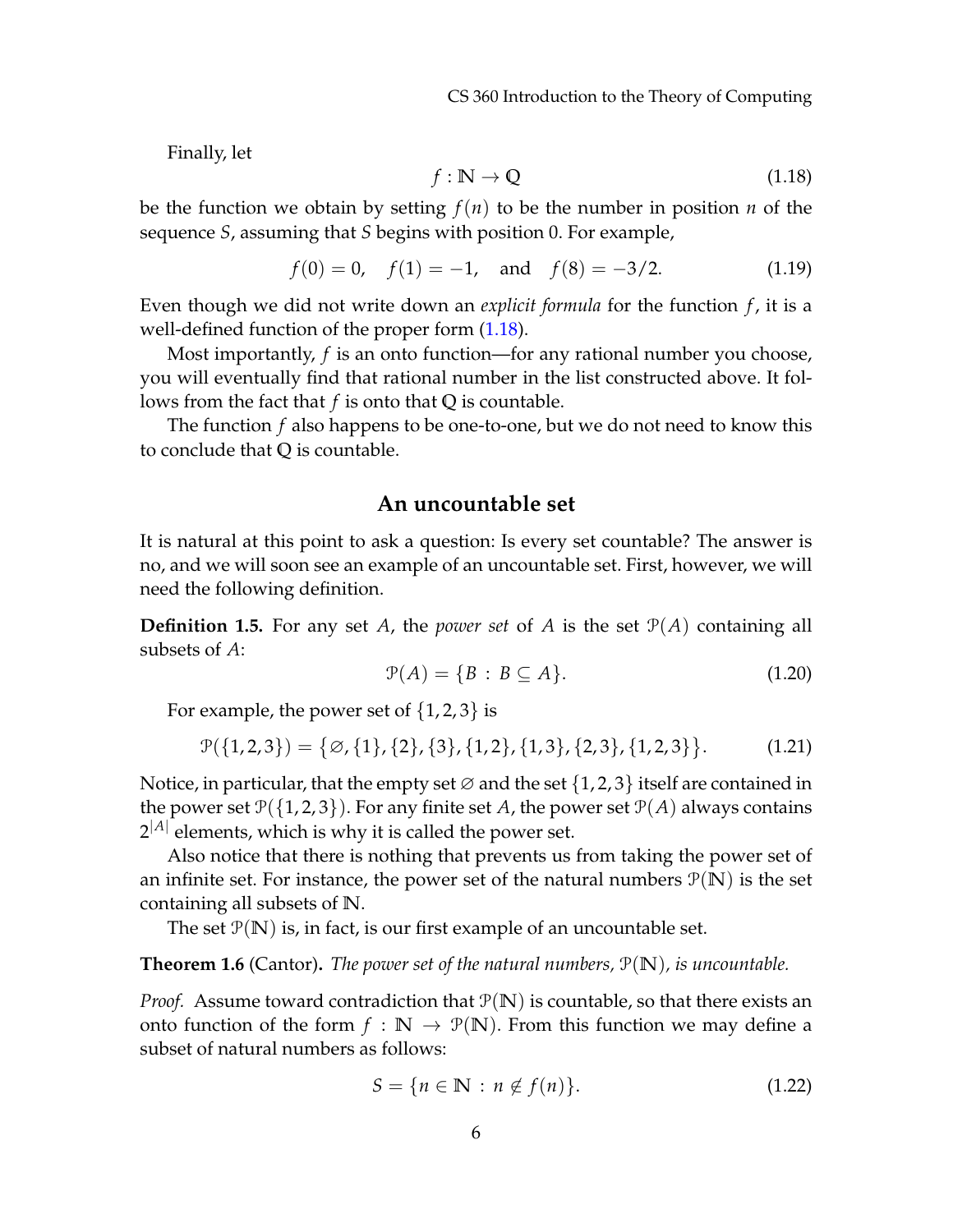This definition makes sense because, for each  $n \in \mathbb{N}$ ,  $f(n)$  is an element of  $\mathcal{P}(\mathbb{N})$ , which is equivalent to *f*(*n*) being a subset of **N**.

Now, the set *S* is a subset of N, or equivalently,  $S \in \mathcal{P}(\mathbb{N})$ . We have assumed that *f* is onto, and therefore there must exist a natural number  $m \in \mathbb{N}$  such that  $f(m) = S$ . Fix such a choice of *m* for the remainder of the proof.

We will now consider whether or not the number *m* is contained in the set *S*. The statement that  $m \in S$  is equivalent to the statement that  $m \in f(m)$  by the requirement that  $S = f(m)$ . The statement that  $m \in f(m)$  is, however, equivalent to the statement that  $m \notin S$  by the definition of the set *S*. That is to say,  $m \in S$  if and only if  $m \notin S$ , which is a contradiction.

Having obtained a contradiction, we conclude that our assumption that  $P(N)$ is countable was wrong, and so the theorem is proved.  $\Box$ 

There is a technique at work in this proof, known as *diagonalization*. It is a fundamentally important technique in the theory of computation, and we will see instances of it later.

Using this technique, one can also prove that the sets **R** and **C** of real and complex numbers are uncountable. The central idea is the same as the proof above, but there is a small inconvenience caused by the fact that the natural approach of associating real numbers with infinite sequences of digits, as in the decimal or binary representation we are familiar with, does not define a one-to-one and onto function—there will always be real numbers having multiple representations. If you are interested, try to make it work!

# **1.3 Alphabets, strings, and languages**

The last thing we will do for this lecture is to introduce some basic terminology that will be used throughout the course.

## **Alphabets**

First let us define what we mean by an *alphabet*.

Intuitively speaking, when we refer to an alphabet, we mean a collection of symbols that could be used for writing, encoding information, or performing calculations. Mathematically speaking, there is not much to say—there is nothing to be gained by defining what is meant by the words *symbol*, *writing*, *encoding*, or *calculating* in this context, so instead we keep things as simple as possible and stick to the mathematical essence of the concept.

**Definition 1.7.** An *alphabet* is a finite and nonempty set.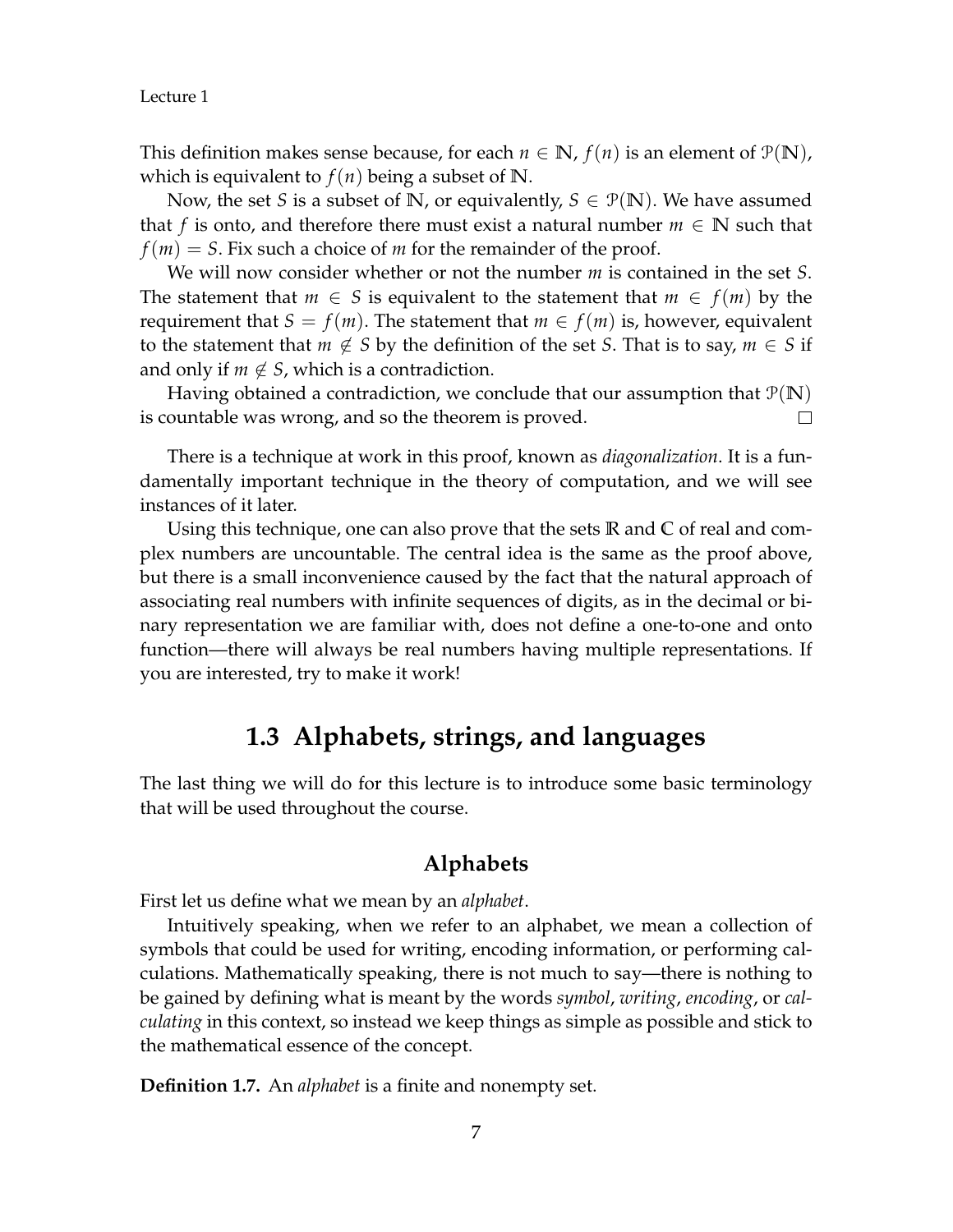Typical names used for alphabets in this course are capital Greek letters such as Σ, Γ, and ∆. We refer to elements of alphabets as *symbols*, and we will often use lower-case letters appearing at the beginning of the Roman alphabet, such as *a*, *b*, *c*, and *d*, as variable names when referring to symbols.

Our favorite alphabet in these notes will be the *binary alphabet*  $\Sigma = \{0,1\}$ .

Sometimes we will refer to the *unary alphabet*  $\Sigma = \{0\}$  that has just one symbol. Although it is not a very efficient choice for encoding information, the unary alphabet is a valid alphabet, and we will find good uses for it.

We can also think about alphabets more abstractly. For instance, we may consider the alphabet

<span id="page-7-0"></span>
$$
\Sigma = \{0, 1, \dots, n-1\},\tag{1.23}
$$

where *n* is a large positive integer, like  $n = 1,000,000$ , or it may even be the case that *n* is a hypothetical positive integer that has not been explicitly chosen. Of course we do not need to dream up different symbols in order to contemplate such an alphabet in a mathematical sense.

Alphabets can also contain other symbols, such as

$$
\Sigma = \{A, B, C, \dots, Z\}, \quad \Sigma = \{\heartsuit, \diamondsuit, \spadesuit, \clubsuit\}, \quad \text{or} \quad \Sigma = \{\text{S.}, \clubsuit, \spadesuit, \text{O.}\}, \quad (1.24)
$$

but from the viewpoint of this course the actual symbols that appear in alphabets will not really matter all that much. From a mathematical point of view, there is nothing special about the alphabets  $\{\heartsuit,\diamondsuit,\spadesuit,\clubsuit\}$  and  $\{\diamondsuit\heartsuit,\clubsuit,\clubsuit,\heartsuit\}$  that distinguishes them from the alphabet  $\{0, 1, 2, 3\}$ . For this reason, when it is convenient to do so, we may assume without loss of generality that a given alphabet we are working with takes the form [\(1.23\)](#page-7-0) for some positive integer *n*.

On the other hand, when it is convenient for us to choose symbols other than those suggested above, meaning 0, 1, 2, etc., we will not hesitate to do that. Sometimes it is very convenient to pick different symbols for alphabets, such as in a construction (or formal description) of a machine or algorithm that performs a complicated task, as we will see. A simple example is that we often choose the symbol # to suggest a separator between strings not containing this symbol.

#### **Strings**

Next we have *strings*, which are defined with respect to a particular alphabet as follows.

**Definition 1.8.** A *string* over an alphabet  $\Sigma$  is a finite sequence of symbols drawn from Σ. The *length* of a string is the total number of symbols it contains, counting repetitions.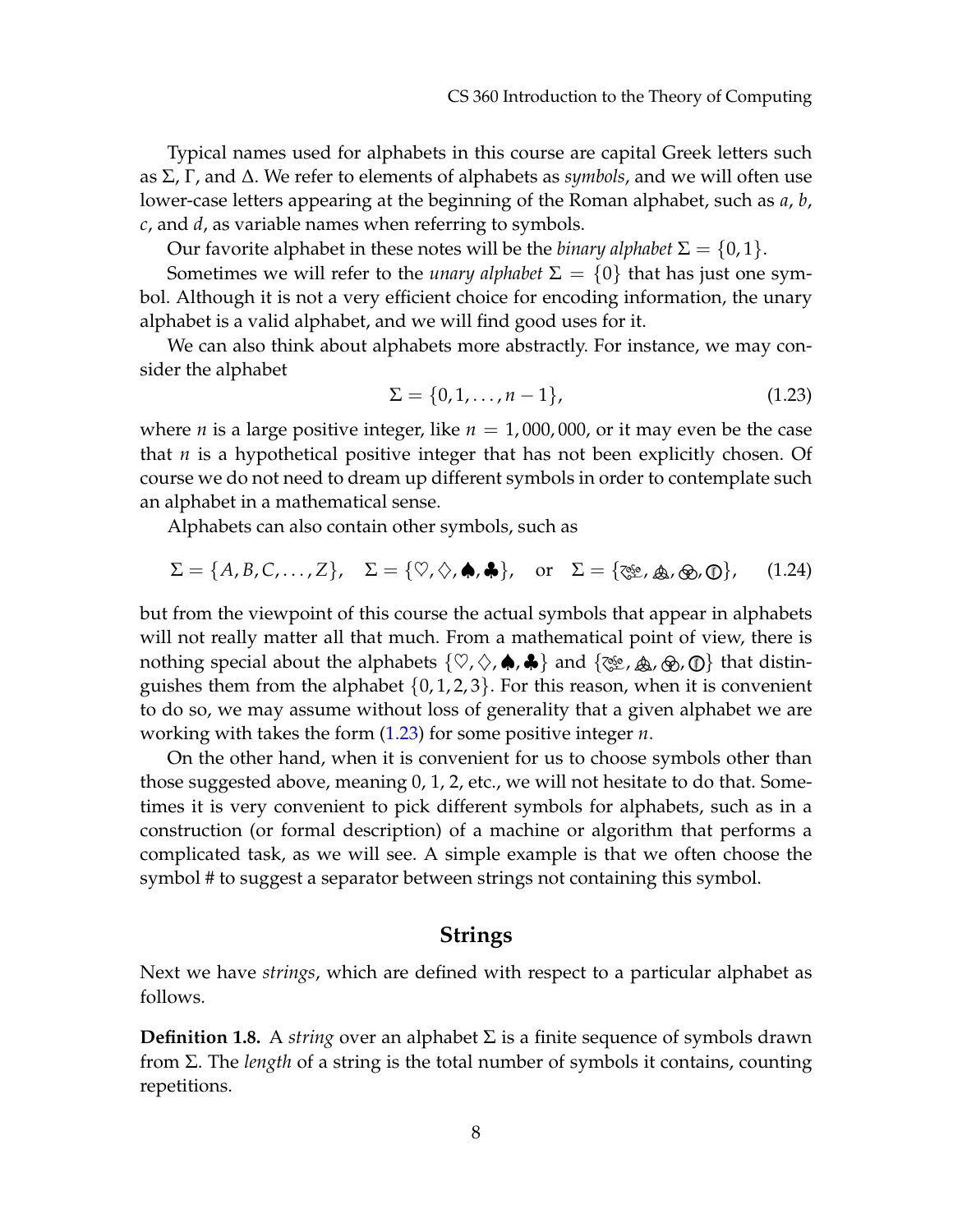For example, 11010 is a string of length 5 over the binary alphabet  $\Sigma = \{0, 1\}$ . It is also a string over the alphabet  $\Gamma = \{0, 1, 2\}$ ; it just does not happen to include the symbol 2.

On the other hand,

 $0101010101 \cdots$  (repeating forever)  $(1.25)$ 

is not a string because it is not finite. There are situations where it is interesting or useful to consider infinitely long sequences of symbols like this, but in this course we will not refer to such things as *strings*.

There is a special string, called the *empty string*, that has length zero, meaning that it is an empty sequence with no symbols in it. We will denote this string by *ε*. (You may find that other writers choose a different symbol, such as *λ*, to represent the empty string.)

We will typically use lower-case letters appearing near the end of the Roman alphabet, such as *u*, *v*, *w*, *x*, *y*, and *z*, as names that refer to strings. Saying that these are *names that refer to strings* is just meant to clarify that we are not thinking about *u*, *v*, *w*, *x*, *y*, and *z* as being single symbols from the Roman alphabet in this context. Because we are essentially using symbols and strings to communicate ideas about symbols and strings, there is hypothetically a chance for confusion, but once we establish some simple conventions, this will not be an issue.

If *w* is a string, we denote the length of *w* as  $|w|$ .

#### **Languages**

Finally, the term *language* refers to any collection of strings over some alphabet.

**Definition 1.9.** A *language* over an alphabet Σ is any set of strings, with each one being a string over the alphabet  $Σ$ .

Notice that there has to be an alphabet associated with a language. We would not, for instance, consider a set of strings that includes infinitely many different symbols appearing among all of the strings to be a language.

A simple but nevertheless important example of a language over a given alphabet  $\Sigma$  is the set of *all* strings over  $\Sigma$ . We denote this language as  $\Sigma^*$ . Another simple and important example of a language is the *empty language*, which is the set containing no strings at all. The empty language is denoted ∅ because it is the same thing as the empty set; there is no point in introducing any new notation here because we already have a notation for the empty set. The empty language is a language over an arbitrary choice of an alphabet.

In this course we will typically use capital letters near the beginning of the Roman alphabet, such as *A*, *B*, *C*, and *D*, to refer to languages. Sometimes we will